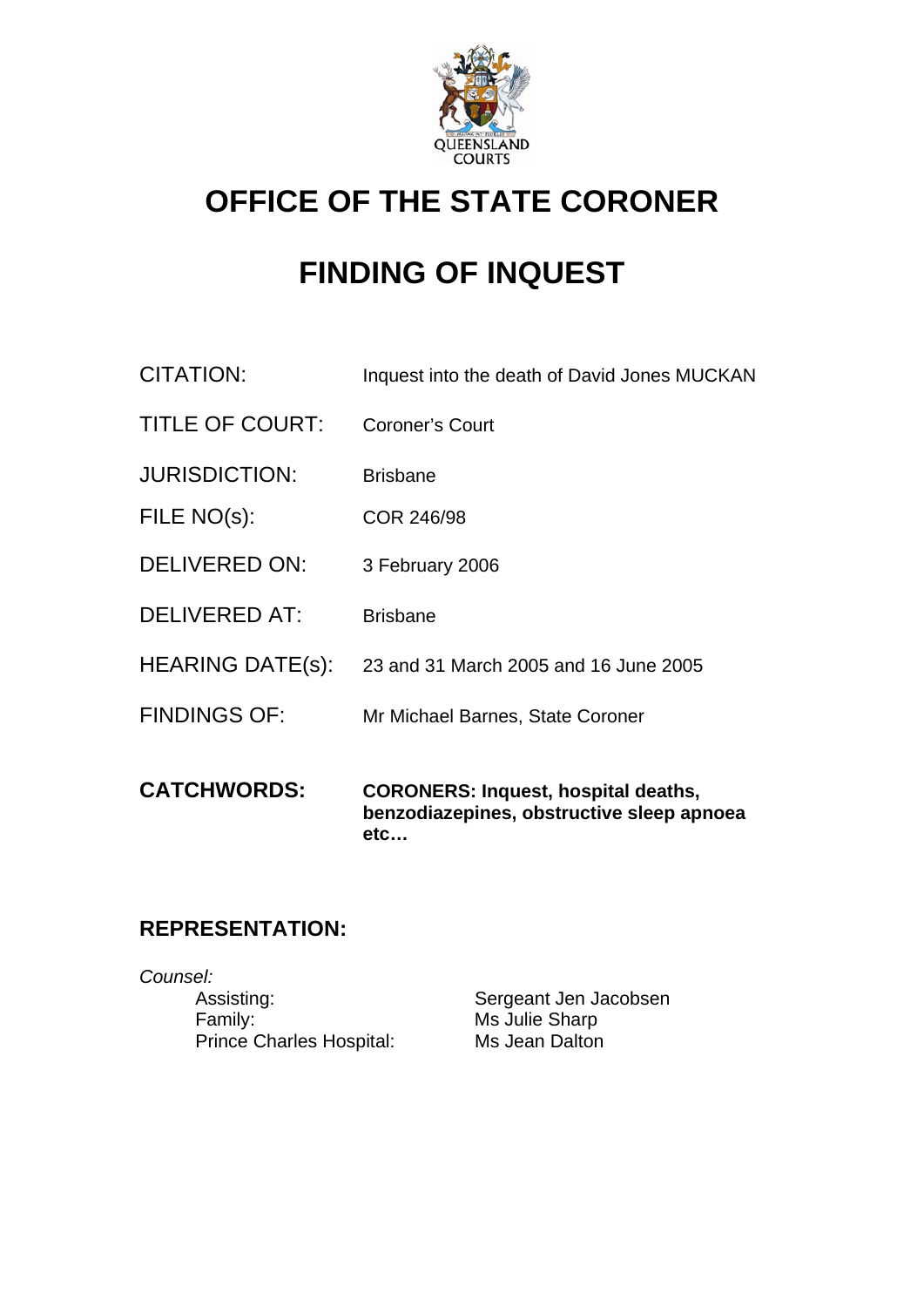## **Findings into the death of David Jones Muckan**

| The admissibility of evidence and the standard of proof 3             |  |
|-----------------------------------------------------------------------|--|
|                                                                       |  |
|                                                                       |  |
|                                                                       |  |
|                                                                       |  |
|                                                                       |  |
|                                                                       |  |
|                                                                       |  |
|                                                                       |  |
|                                                                       |  |
|                                                                       |  |
| The expert evidence concerning cause of death 11                      |  |
|                                                                       |  |
|                                                                       |  |
|                                                                       |  |
|                                                                       |  |
| Prescribing benzodiazepines to a patient with OSA 15                  |  |
| Monitoring OSA patients after the administration of benzodiazepines15 |  |
|                                                                       |  |

### **Table of contents**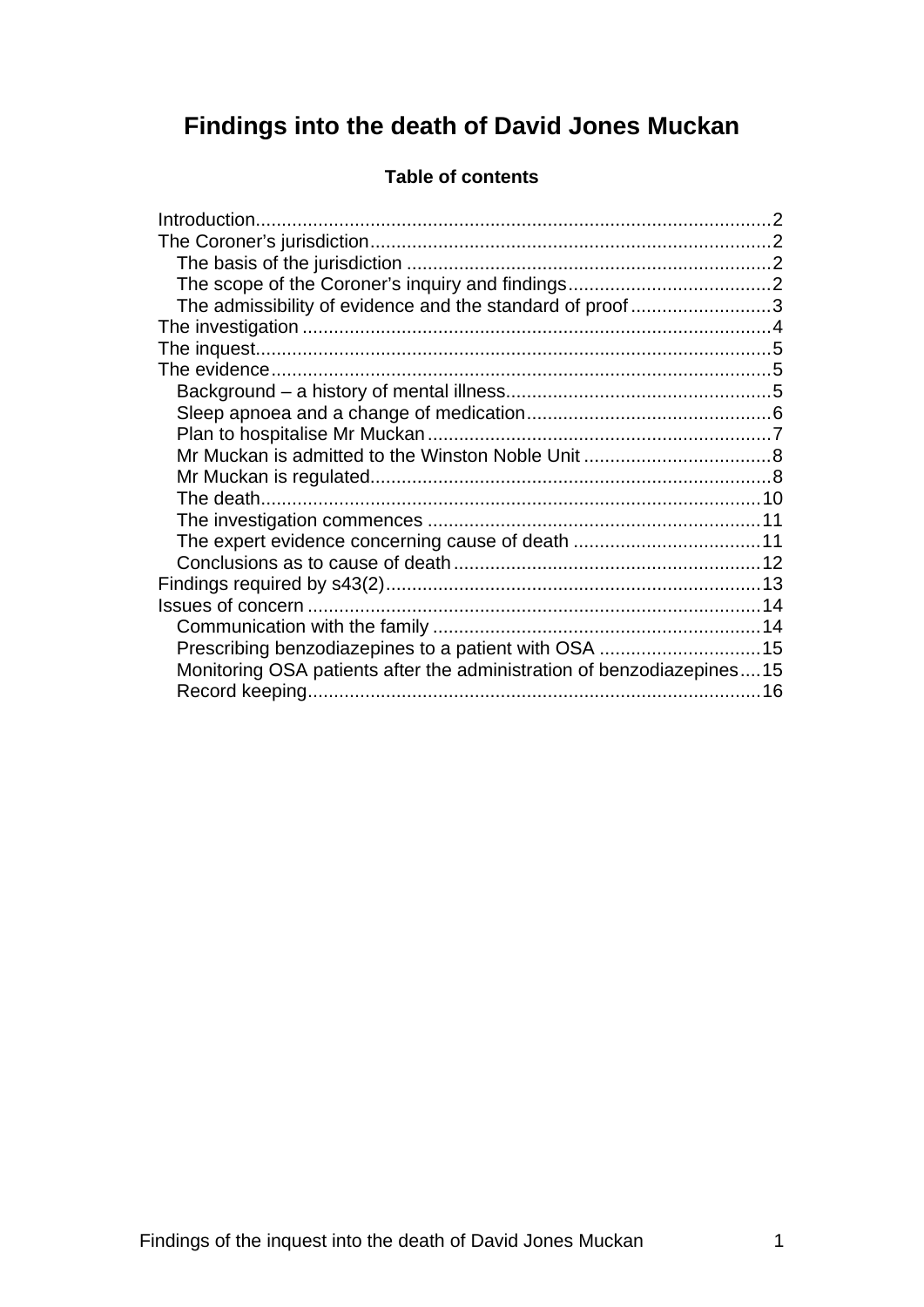<span id="page-2-0"></span>*The Coroners Act 1958* provides in s43(1) that after considering all of the evidence given before a coroner at an inquest the coroner shall give his or her findings in open court. What follows are my findings in the inquest held into the death of David Jones Muckan.

#### *Introduction*

David Muckan had a lengthy history of mental illness extending back at least until 1973. However, as a result of numerous, sometimes extended admissions to mental health facilities, David's condition was mostly well managed and he lived a relatively normal life. On 21 April 1998, when David was 49 years old, he was again admitted to the Winston Noble Unit, a mental health facility attached to the Prince Charles Hospital at Chermside as a voluntary patient. The next day his status was changed to that of an involuntary patient and he was given a number of sedatives. Four days after his admission, David was found dead in a locked ward.

These findings seek to explain how that happened. They also contain recommendations aimed at reducing the likelihood of similar tragedies occurring in the future.

## *The Coroner's jurisdiction*

Before turning to the evidence, I will say something about the nature of the coronial jurisdiction.

#### **The basis of the jurisdiction**

Although the inquest was held in 2005, as the death being investigated occurred before 1 December 2003, the date on which the *Coroners Act 2003* was proclaimed, it is a "*pre-commencement death*" within the terms of s100 of that Act and the provisions of the *Coroners Act 1958* (the Act) are therefore preserved in relation to it.

Because the hospital staff recognised that Mr Muckan had died "*while detained in any psychiatric hospital*" within the terms of s7(1)(b)(i) of the Act, they reported the death to police who were obliged by s12(1) to report it to a coroner. Section 7(1) confers jurisdiction on a coroner to investigate such a death and s7B authorises the holding of an inquest into it.

#### **The scope of the Coroner's inquiry and findings**

A coroner has jurisdiction to inquire into the cause and the circumstances of a reportable death.

The Act, in s24, provides that where an inquest is held, it shall be for the purpose of establishing as far as practicable:-

 $\bullet$  the fact that a person has died.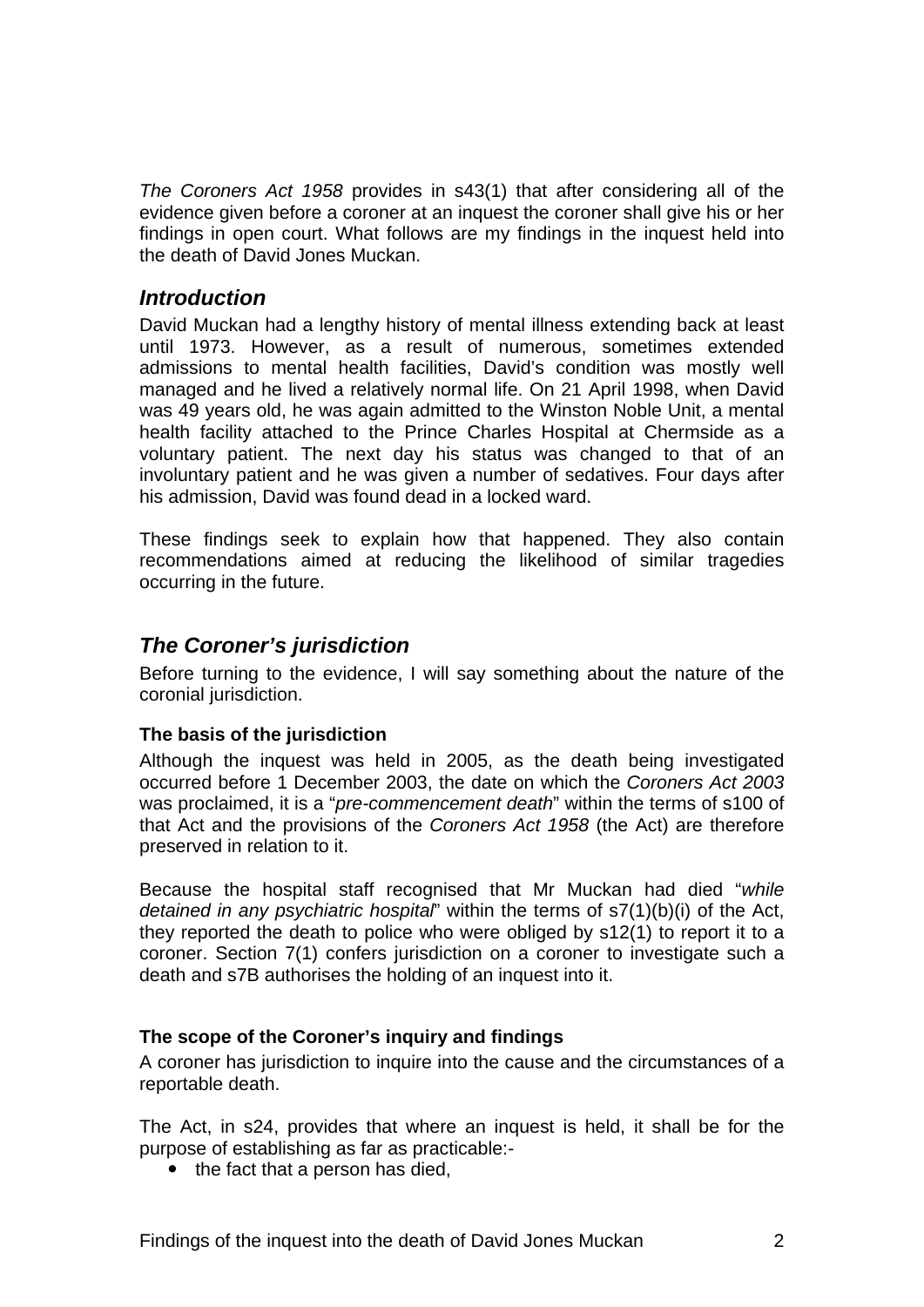- <span id="page-3-0"></span> $\bullet$  the identity of the deceased,
- when, where and how the death occurred, and
- whether anyone should be charged with a criminal offence alleging he/she caused the death.

After considering all of the evidence presented at the inquest, findings must be given in relation to each of those matters to the extent that they are able to be proved.

An inquest is not a trial between opposing parties but an inquiry into the death. In a leading English case it was described in this way:-

*It is an inquisitorial process, a process of investigation quite unlike a criminal trial where the prosecutor accuses and the accused defends… The function of an inquest is to seek out and record as many of the*  facts concerning the death as the public interest requires.<sup>[1](#page-3-1)</sup>

The focus is on discovering what happened, not on ascribing guilt, attributing blame or apportioning liability. The purpose is to inform the family and the public of how the death occurred with a view to reducing the likelihood of similar deaths. As a result, the Act authorises a coroner to make preventive recommendations<sup>[2](#page-3-2)</sup>, referred to as "*riders*", but prohibits findings being framed in a way that appears to determine questions of civil liability or suggests a person is guilty of any criminal offence. $3$ 

#### **The admissibility of evidence and the standard of proof**

Proceedings in a coroner's court are not bound by the rules of evidence because s34 of the Act provides that "*the coroner may admit any evidence the coroner thinks fit"* provided the coroner considers it necessary to establish any of the matters within the scope of the inquest.

This flexibility has been explained as a consequence of an inquest being a fact-finding exercise rather than a means of apportioning guilt: an inquiry rather than a trial. $4$ 

A coroner should apply the civil standard of proof, namely the balance of probabilities, but the approach referred to as the *Briginshaw sliding scale* is applicable.<sup>[5](#page-3-5)</sup> This means that the more significant the issue to be determined, the more serious an allegation or the more inherently unlikely an occurrence, the clearer and more persuasive the evidence needed for the trier of fact to be sufficiently satisfied that it has been proven to the civil standard. $6$ 

l

<sup>1</sup> *R v South London Coroner; ex parte Thompson* (1982) 126 S.J. 625 2

<span id="page-3-3"></span><span id="page-3-2"></span><span id="page-3-1"></span> $2$  s43(5)

 $3$  s43(6)

<span id="page-3-4"></span><sup>&</sup>lt;sup>4</sup> *R v South London Coroner; ex parte Thompson* per Lord Lane CJ, (1982) 126 S.J. 625<br><sup>5</sup> Anderson v Blashki [1993] 2 VR 89 at 96 per Gobbo J

<span id="page-3-6"></span><span id="page-3-5"></span> $6$  Briginshaw v Briginshaw (1938) 60 CLR 336 at 361 per Sir Owen Dixon J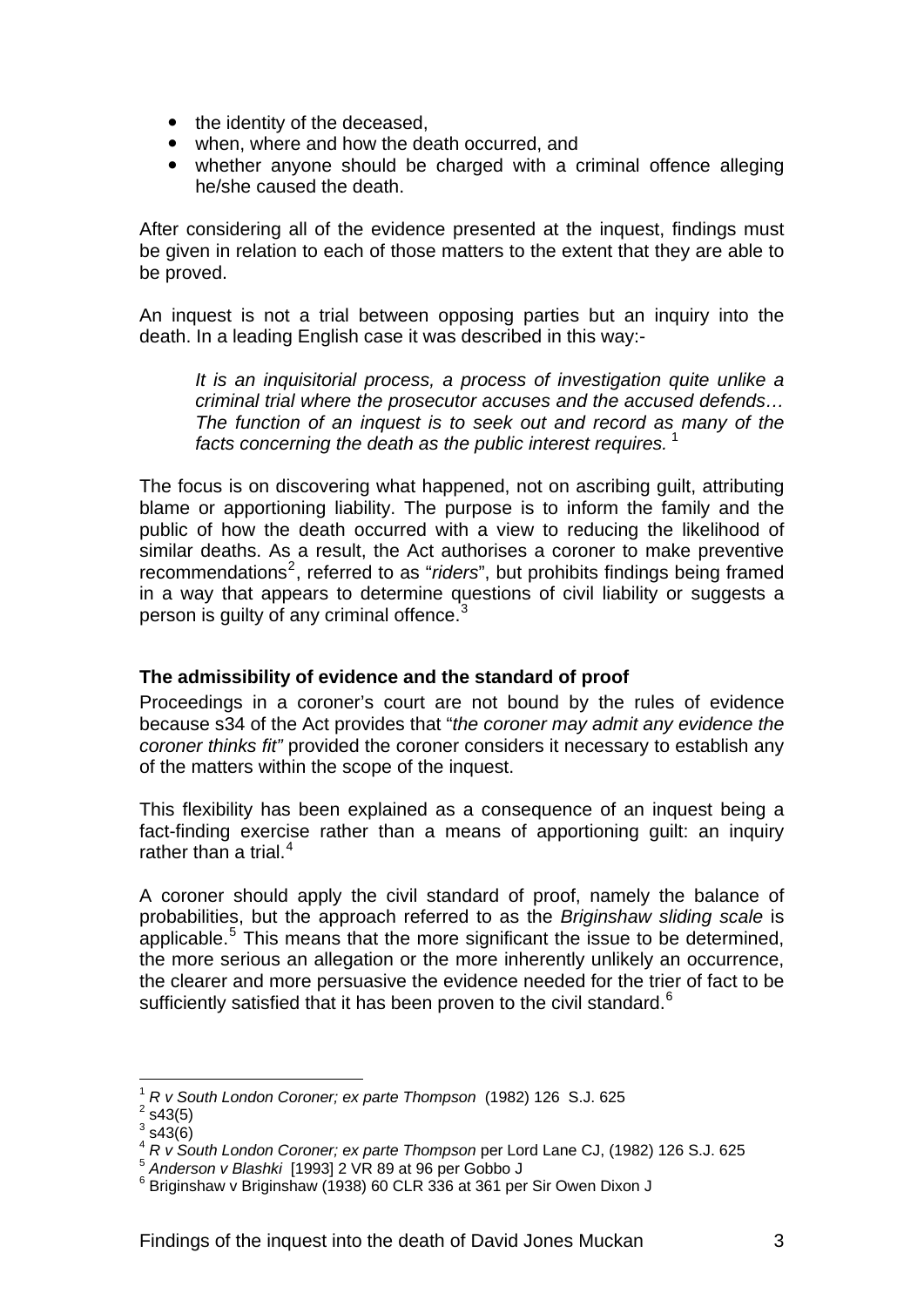<span id="page-4-0"></span>It is also clear that a coroner is obliged to comply with the rules of natural justice and to act judicially.<sup>[7](#page-4-1)</sup>This means that no findings adverse to the interest of any party may be made without that party first being given a right to be heard in opposition to that finding. As *Annetts v McCann[8](#page-4-2)* makes clear that includes being given an opportunity to make submissions against findings that might be damaging to the reputation of any individual or organisation.

## *The investigation*

I turn now to a description of the investigation into the death.

The police officers who received the report of Mr Muckan's death attended at the hospital and arranged for his body to be transported to the John Tong Centre where an autopsy was subsequently conducted. They also sent the hospital records with Mr Muckan's body to assist the forensic pathologists better understand the treatment he had been receiving.

A detective and a scenes of crime officer attended at the hospital and were present while initial inquiries were made, as was an Aboriginal police liaison officer who attended because Mr Muckan was Indigenous. None of them considered that there was any evidence of violent or suspicious circumstances. Mr Muckan's mother was also at the hospital and expressed her concern at the possibility that the medication he had been administered during his hospitalisation may have contributed to his death.

Statements were taken from a number of the treating doctors and nurses and some of the patients were interviewed. An autopsy was undertaken by a forensic pathologist and a sample of Mr Muckan's blood was analysed to determine if any drugs had contributed to his death.

The coroner who originally considered the matter recommended that an inquest not be held on the basis that the death was not suspicious and did not occur in such circumstances as to require the holding of an inquest. That view was endorsed by the director general of the Department of Justice. However the solicitors acting for the family subsequently made representations to the Attorney General and he apparently directed that an inquest be held. I say "apparently" because regrettably the court file was lost and no record of the Attorney General's response is available in this office. The loss of the file also explains why the inquest into this death was held so long after it occurred. I can readily accept that the delay has added to the distress the death caused the family of Mr Muckan and I unreservedly apologise to them for that. The delay has also obviously made it more difficult for the staff of the Winston Noble Unit to accurately recall everything that transpired during the time that Mr Muckan was a patient there and I apologise to them also for the added stress that has caused.

l

<span id="page-4-1"></span><sup>7</sup> *Harmsworth v State Coroner* [1989] VR 989 at 994 and see a useful discussion of the issue in Freckelton I., "Inquest Law" in *The inquest handbook*, Selby H., Federation Press, 1998 at 13

<span id="page-4-2"></span><sup>8</sup> (1990) 65 ALJR 167 at 168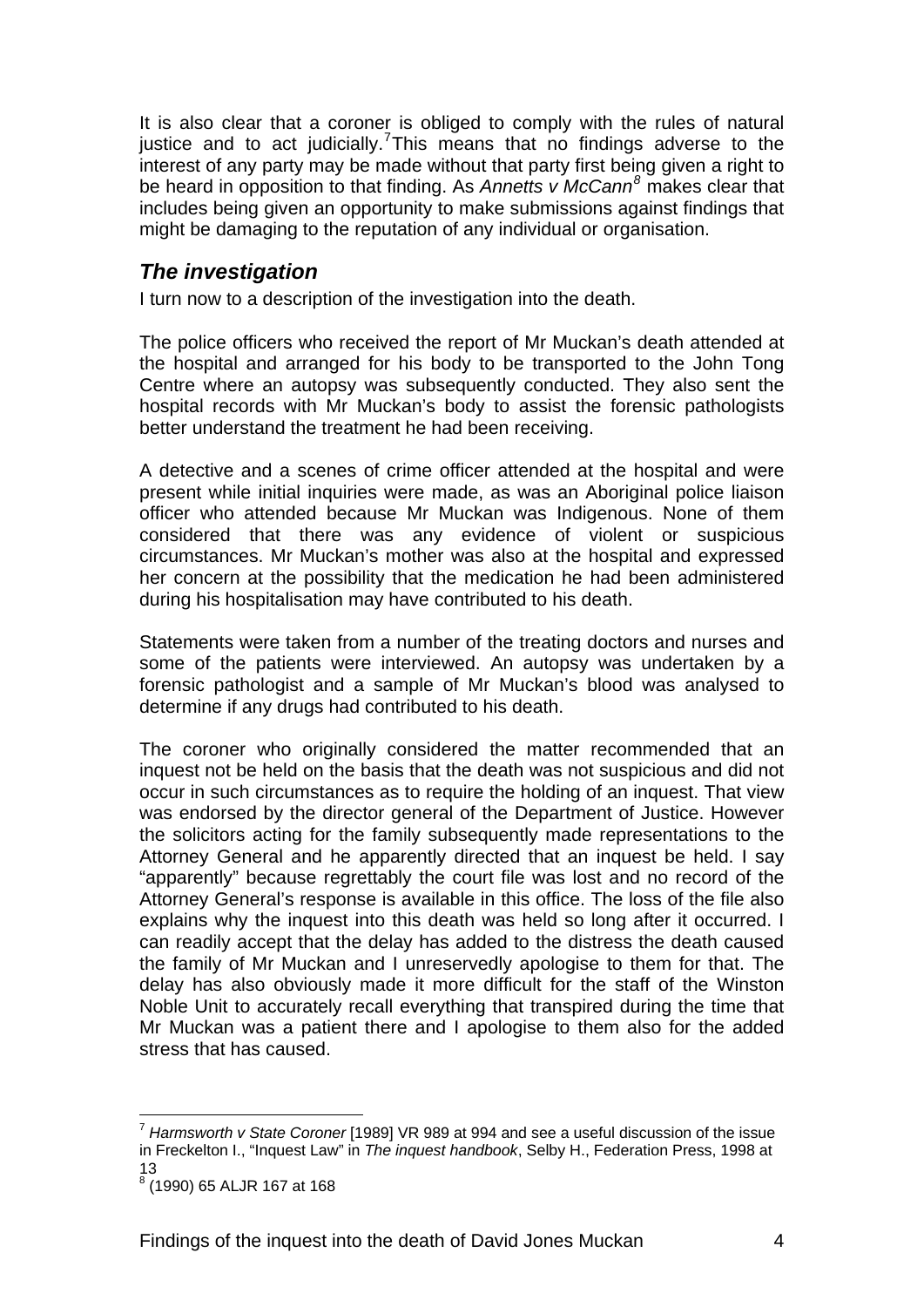## <span id="page-5-0"></span>*The inquest*

The inquest commenced on 23 March 2005 in Brisbane and continued on 31 March. Twelve witnesses were called to give oral evidence and 40 exhibits were tendered.

Sgt Jen Jacobson was appointed the coroner's assistant. The family of Mr Muckan and the Prince Charles Hospital (TPCH) were given leave to appear and were represented by counsel.

No contentious points of law were raised during the hearing.

#### *The evidence*

I turn now to the evidence. I can not, of course, even summarise all of the information contained in the exhibits and transcript but I consider it appropriate to record in these reasons the evidence I believe is necessary to understand the findings I have made.

#### **Background – a history of mental illness**

Mr Muckan was diagnosed with schizophrenia in the early 1970s when he was only 23. Before that he seems to have led a normal and productive life. Although he suffered from mental illness for the rest of his life, variously described as schizophrenia, or bipolar affective disorder, his acute psychotic episodes were effectively resolved by occasional admissions to mental health facilities during which he responded well to the neuroleptic agents which were the principal anti-psychotic drugs generally used during that period.

Between 1973 and 1998, Mr Muckan had 11 in-patient admissions to these institutions, mostly as an involuntary patient. The last six admissions were to the Prince Charles Hospital. These admissions were often prompted by quite dangerous and destructive behaviour that on occasions led to criminal charges and caused difficulties in his relationships with his wife and family members. On occasions, alcohol and cannabis abuse and non compliance with medication regimes were thought contribute to these crises.

In between his florid stages, Mr Muckan lived a relatively normal life with his wife, their four children and his extended family who were supportive of him. He was active in his local church and some Indigenous organisations. He showed considerable insight to his condition and could often constructively discuss possible treatment regimes with his therapists. He undoubtedly suffered greatly as a result of his illness. The inability of medical science to provide a lasting remedy for his condition meant that like many thousands of other mental health patients, Mr Muckan had a far less productive and rewarding life than would have otherwise been the case.

At times, Mr Muckan had difficulty strictly adhering to his medication regime and therefore, in the last few years of his life, his maintenance medication was administered by monthly intramuscular injections.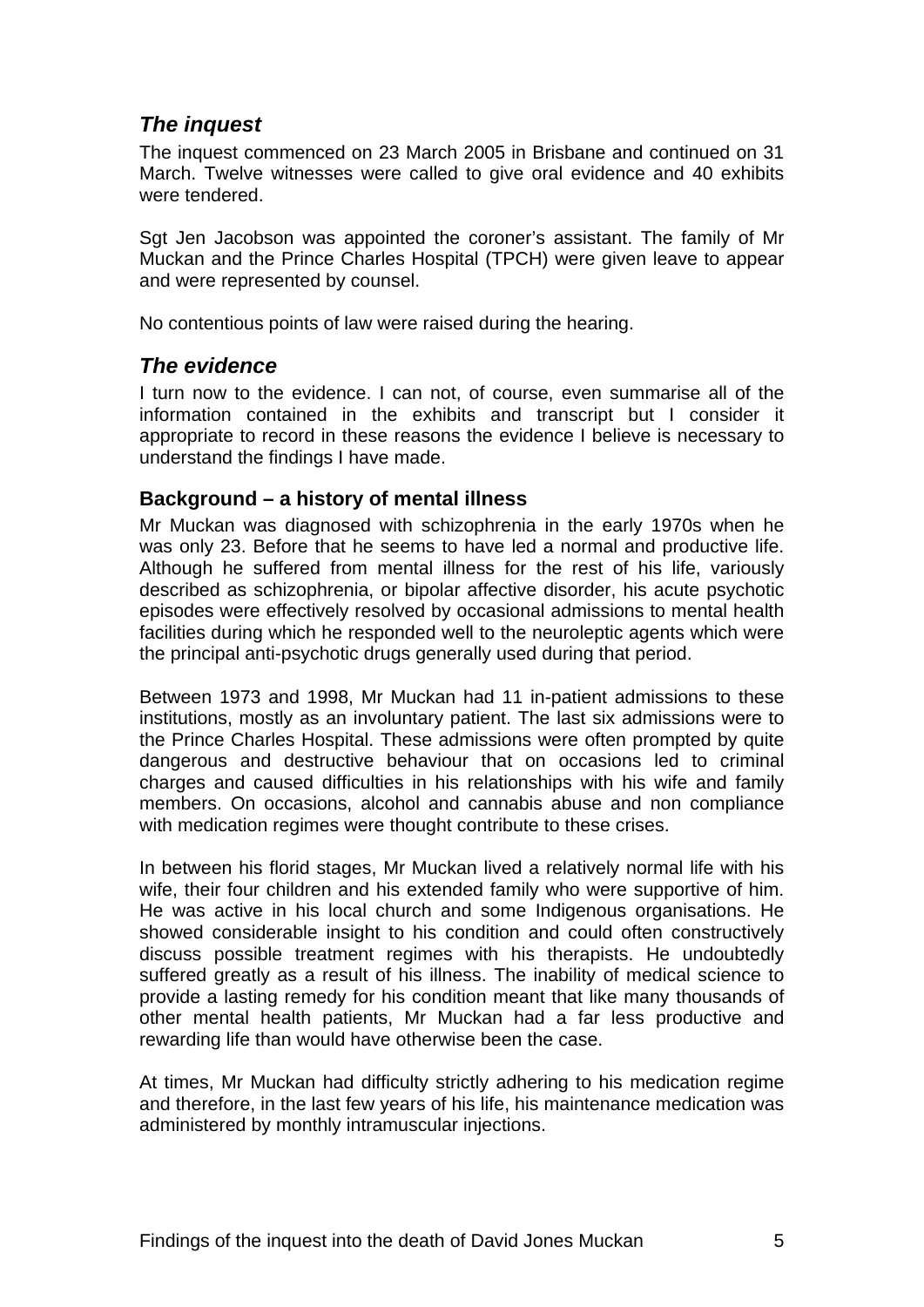#### <span id="page-6-0"></span>**Sleep apnoea and a change of medication**

In late 1997, as a result of consulting a doctor at the Caboolture Hospital about sleeping difficulties, Mr Muckan and his doctor became concerned that he may be suffering from sleep apnoea and arrangements were made for him to have tests to investigate this possibility The specialist who examined Mr Muckan wrote to the referring doctor:-

*The history certainly suggests that Mr Muckan does have obstructive sleep apnoea and I feel that the sleep apnoea is quite severe in this case.[9](#page-6-1)*

This development led to Mr Muckan expressing to his mental health therapist, Dr Behan, a desire to cease all anti-psychotic medication until the sleep tests ordered by the specialist had been completed. Although Dr Behan did not consider the medication Mr Muckan was taking was likely to have any impact on his sleep problems, in view of the length of time since Mr Muckan had last had a psychotic episode and in view of the supportive family environment in which he lived, Dr Behan agreed to Mr Muckan's proposal on the condition that Mr Muckan submit to regular reviews at the Caboolture Community Mental Health Service where he had been a long time patient.

Under this regime, Mr Muckan stopped receiving the anti-psychotic injections in late January 1998 but was left with low dose sedatives in tablet form that he could take as he felt necessary. There is no evidence that he suffered as a result of the drugs withdrawal until early April in the same year when Mr Muckan raised with his case worker, Mental Health Nurse Lee Strachan, that he was experiencing symptoms which may have indicated an onset of his psychosis.

Mr Muckan also contacted the Winston Noble Unit at TPCH in early April advising that he felt suicidal and wanting admission. He was referred back to Dr Behan who had already arranged a full review of his condition for a few days after this approach. Staff of the Winston Noble Unit also advised the Community Mental Health Service of Mr Muckan's call and as a result the case worker telephoned Mr Muckan and spoke with him and his wife about his condition. Nurse Strachan recorded Mr Muckan as being stressed and anxious but not overtly psychotic.

A few days later, the case worker visited Mr Muckan at home who confirmed that he was continuing to experience various symptoms that indicated he was in danger of relapsing into a psychotic state. At about this time Mr Muckan agreed to trial an oral form of another more modern antipsychotic drug, Risperidone, that was thought less likely to compound sleep apnoea or make Mr Muckan feel drowsy and drugged as he had previously complained about before his regular medication was suspended.

Dr Behan met with Mr Muckan and his mother on 14 April and Mr Muckan's behaviour confirmed Dr Behan's concerns that he was in danger of relapsing into full-blown psychosis. In evidence he described Mr Muckan as exhibiting

<span id="page-6-1"></span> 9 Letter Dr Kennedy to Dr Buckmaster 05/04/98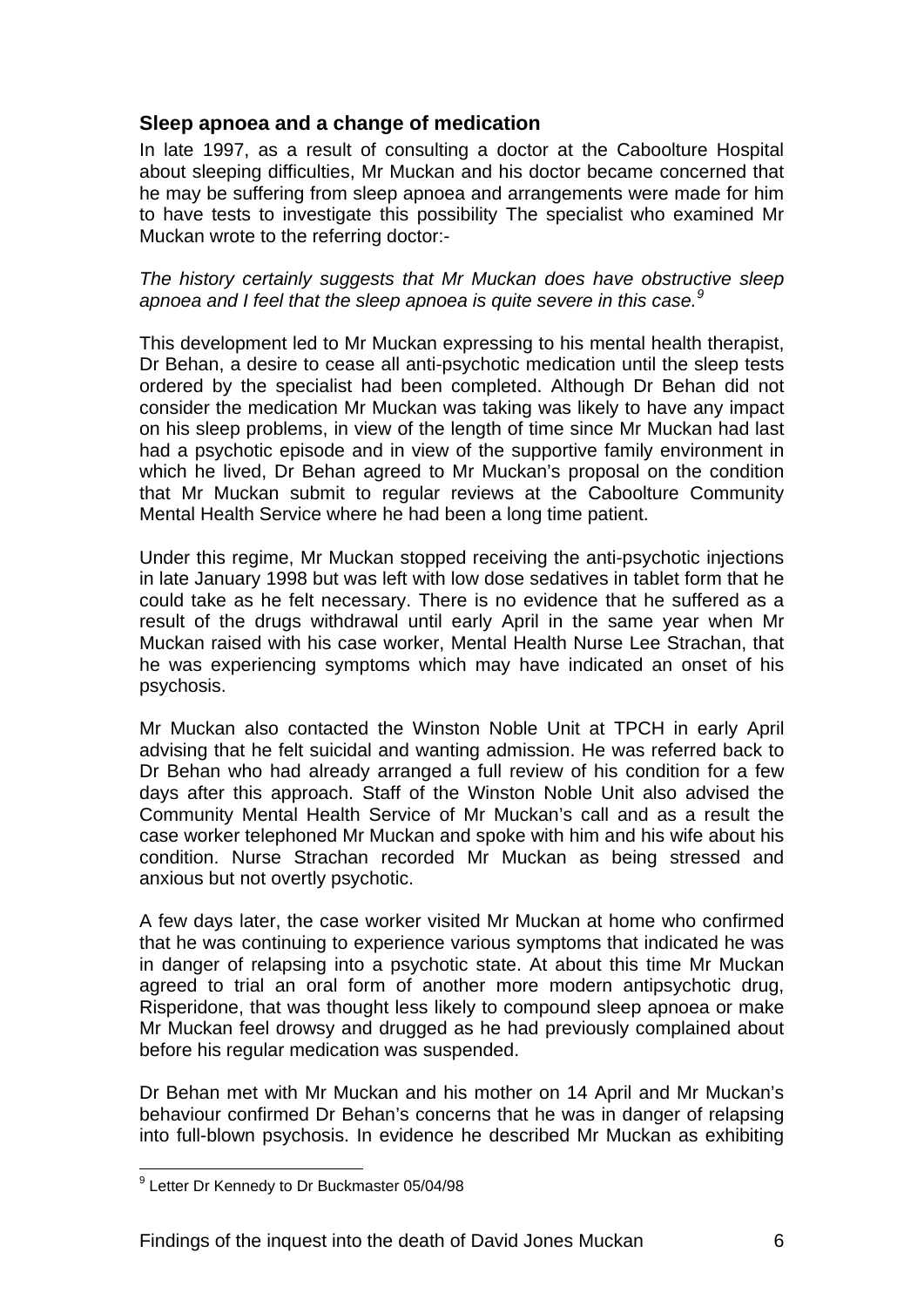<span id="page-7-0"></span>symptoms of hypomania during this meeting. It was agreed they would meet again in a week for a full review and it was agreed that Mr Muckan would continue to take Risperidone in the meantime.

#### **Plan to hospitalise Mr Muckan**

On 21 April, Mr Muckan's wife and mother attended at the Community Mental Health Service as arranged but Mr Muckan did not. They were not sure where he was. They told of his increasing hyperactivity over the preceding week, of his driving long distances for no apparent reasons (even though he had been instructed of the dangers of driving with his suspected sleep disorder), of his sleeplessness and of some out of character behaviour such as his giving a sermon at their church.

The family's description of this behaviour led Dr Behan to conclude that Mr Muckan should be hospitalised to enable his antipsychotic drugs to be significantly increased and for him to be in a secure location while they took effect. He said in evidence that he thought that the family supported this proposal and the medical notes contain a similar observation. Further Dr Behan recalls discussing with the family how the admission could be arranged and indicating that he would attend at the hospital with Mr Muckan to better facilitate his admission. He asked the family to continue with their efforts to locate Mr Muckan and to contact the Community Mental Health Service when they succeeded. Nurse Strachan contacted the Winston Noble Unit and advised of the plan to admit Mr Muckan. A bed was reserved for him.

Dr Behan says that Mr Muckan's mother telephoned him later that day to advise that Mr Muckan had retuned home. Dr Behan and Nurse Strachan went to Mr Muckan's home and discussed with him their plan to admit him to hospital. Dr Behan says that it was apparent to him that Mr Muckan was experiencing a manic episode and that he was likely to deteriorate further unless he resumed more intense anti-psychotic mediation quickly. He says Mr Muckan was quite agreeable to this proposal and accepted that it might assist him "*get sorted out*." Dr Behan also says that if Mr Muckan had not agreed to be hospitalised he considered that it would have been incumbent on him to force the issued by resorting to an involuntary treatment order pursuant to the Mental Health Act.

There may have been some miscommunication around this issue as Mr Muckan's mother now says she was not consulted about this plan. I'm inclined to the view that she may be mistaken about this as a result of the length of time since the incident. In any event I accept that the decision to hospitalise Mr Muckan was appropriate and in his best interests. From the evidence I have seen it is apparent that Mr Muckan was very well cared for by the staff of the Caboolture Community Mental Health Service and I understand that this is the view of his family also.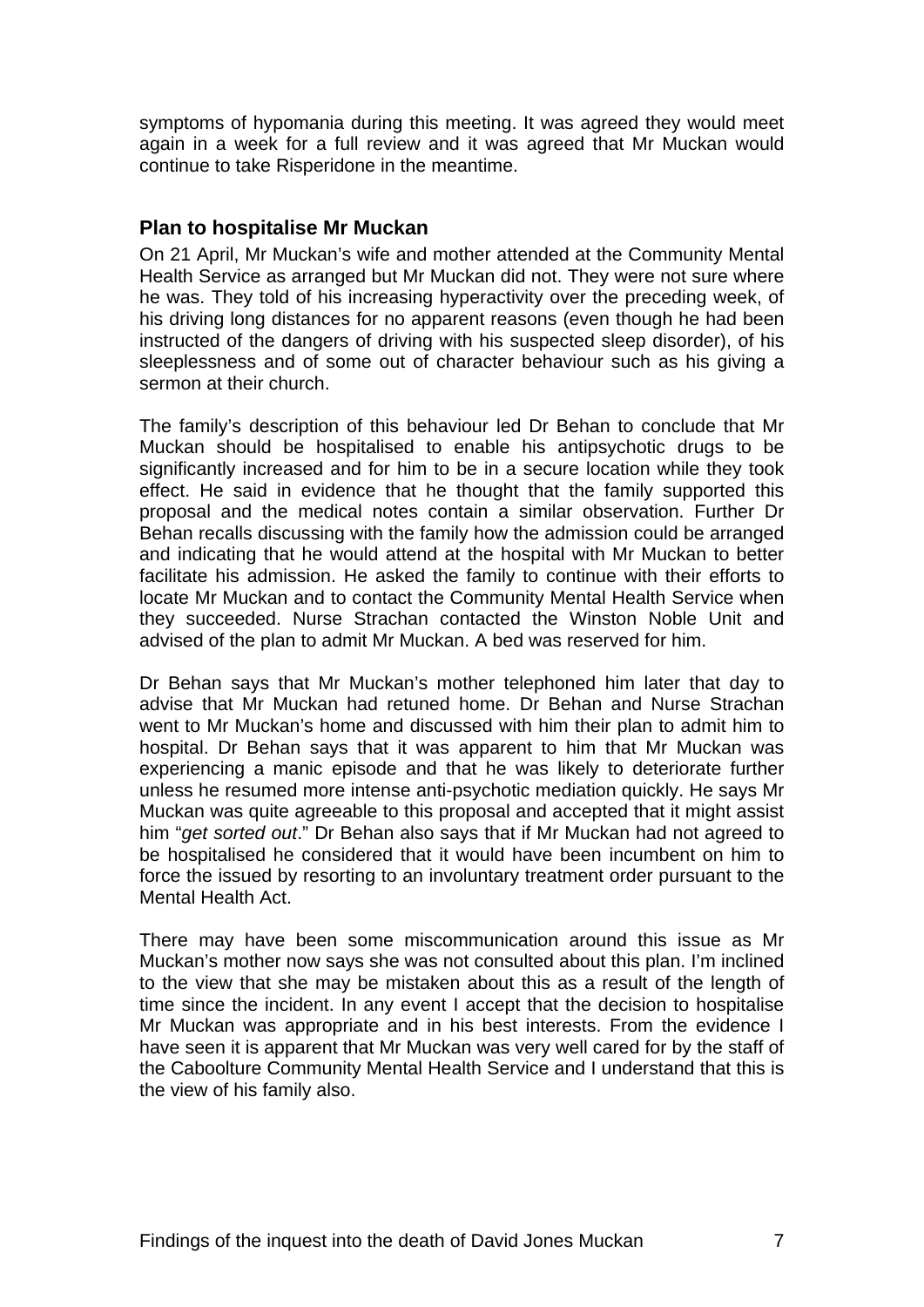#### <span id="page-8-0"></span>**Mr Muckan is admitted to the Winston Noble Unit**

Nurse Strachan drove Mr Muckan to TPHC and Dr Behan followed in another car. They arrived there at about 6.00 pm. At the Winston Noble unit Dr Behan spoke with the admissions psychiatric registrar, Dr Soriano, and wrote a two page letter outlining something of Mr Muckan's history and recent treatment. The belief that Mr Muckan was suffering from OSA was mentioned by Dr Behan and included in the admission notes as was the plan for him to undergo a sleep test in the near future.

Mr Muckan was interviewed at some length and then admitted to an open ward as a voluntary patient and given 100mg of Thioridazine or Melleril, a major tranquilizer with anti psychotic effects that also helps with anxiety. Mr Muckan had asked for this drug when admitted as he had used it before. The admitting registrar also noted that Mr Muckan would be seen by Dr Astill's team in the morning; a reference to the consultant psychiatrist who had treated him in the past. The registrar ordered that Mr Muckan be given up to 400mg/day of Melleril in does of 50 – 100 mg on a PRN, pro re nata, basis, i.e. nursing staff were given a discretion to administer the drug to Mr Muckan as they considered appropriate within the bounds of that order.

The nursing notes indicate that after this Mr Muckan had a settled night until he awoke at about 5.30 and was given another 100 mg of Melleril "*for agitation."* 

Later in the morning of 22 April, Mr Muckan was seen by Dr Astill and his registrars. His suspected sleep apnoea was again noted as was his psychosis. Dr Astill explained to Mr Muckan that the plan was to stabilise him on neuroleptic medication and get him home as soon as possible. With this in mind, Dr Astill ordered that Mr Muckan be given 4 mg of Risperidone per day in two, two mg doses. Dr Astill said in evidence that Mr Muckan seemed accepting of this approach.

However, Mr Muckan was apparently not so compliant later in the day and refused the first dose of the Risperidone when it was offered to him that evening. At about 9.00pm he accepted a further 100 mgs of Melleril and took with it 0.5mg of Cogentin, a drug used to counteract the side effects of Melleril, but his mood worsened as the evening progressed.

#### **Mr Muckan is regulated**

Around 11.00pm, Mr Muckan became very demanding and violent, lashing out a staff member and demanding to be moved to a locked ward. Security was called and a violent struggle ensured. A psychiatric registrar was present and he caused Mr Muckan to be regulated, that is, his admission was changed from voluntary to compulsory as a result of the medical practitioner forming the opinion that Mr Muckan would be a risk to himself or others unless he remained in hospital and received the drug therapy determined by his treating clinicians. This caused Mr Muckan to be moved to a locked ward, which was one of his demands in any event.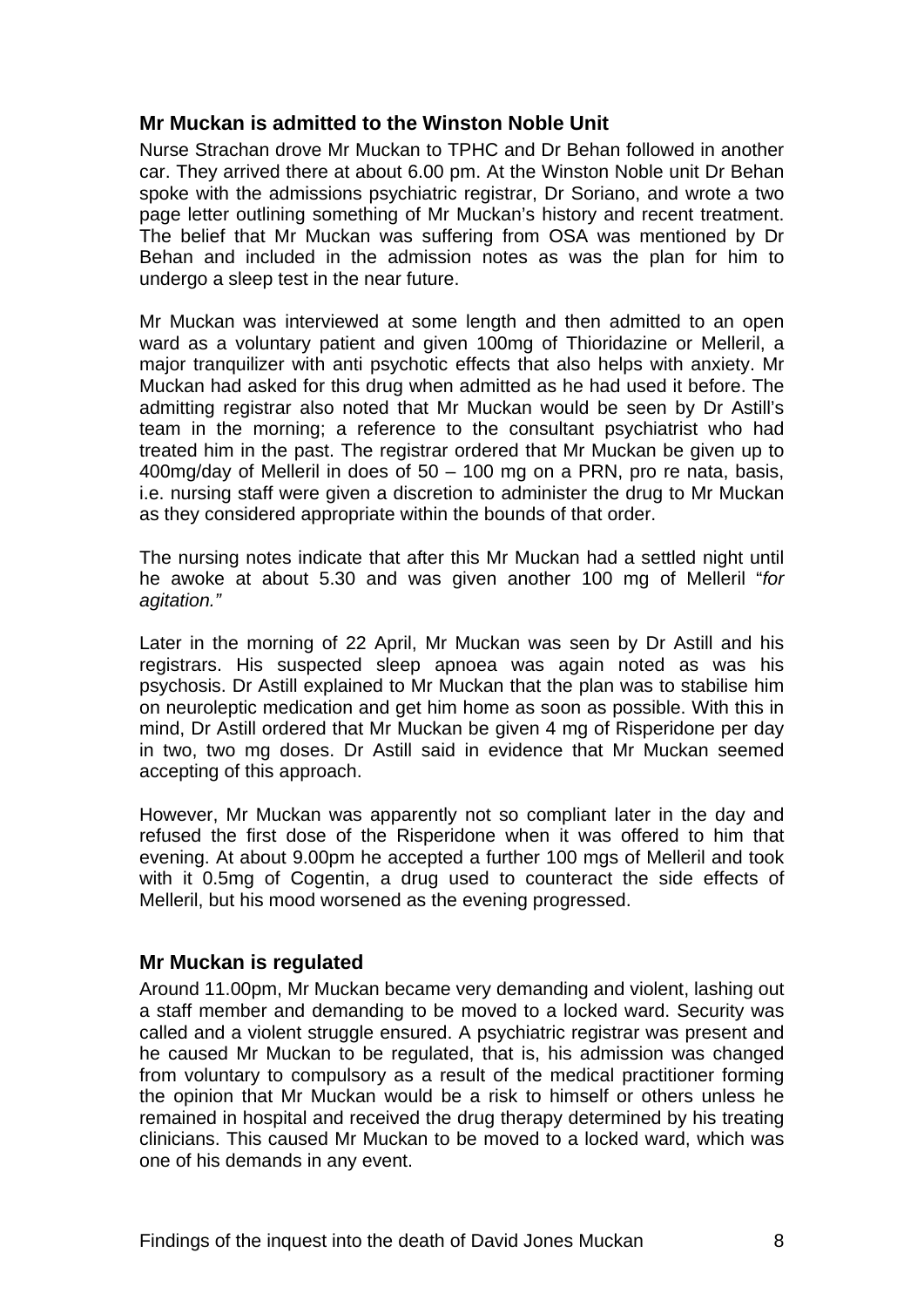Mr Muckan was held in a seclusion room, a locked room not occupied by any other patient. Before this happened and while he was being restrained by security officers, he was injected with 10 mg of Midazolam, a quick acting major tranquilizer used to enable violent or aggressive patients to be brought under control, and 10mg of Droperidol, an anti – psychotic designed to address the underlying problem. The registrar who ordered these drugs also made a PRN order in relation to them so that the nurses could administer those drugs again when they felt Mr Muckan's condition warranted it.

These drugs quickly resolved Mr Muckan's violence and he was observed to sleep soundly throughout the rest of the night. At 9.30 am he was found to be doubly incontinent and incapable of walking to the shower. In fact he was so sedated that the staff on duty determined that no PRN medication was needed.

Later in the day, at about midday Mr Muckan was given 2 mg of Risperidone and reviewed by a psychiatric registrar who ordered he not be given any more of that anti-psychotic that day and instead receive 100 mg of Clopixole – Acuphase. It was apparently given to him between 6.00 and 7.00pm that night. This drug was described by Dr Astill, when he gave evidence, as a strong, long lasting antipsychotic used for patients who are aggressive and where there is apprehension that administering drugs that require more frequent dosage will involve risk for the patient or the staff as a result of violent conflict.

The registrar who ordered this drug also felt sufficiently concerned about the possibility of an adverse interaction between the PRN drugs ordered when Mr Muckan was regulated and his suspected OSA that she wrote a note of caution on the drug charts as a warning to the nurses involved in his care. This warning referred to Midazolam which is a benzodiazepine and known to repress the central nervous system and respiration.

Later that night and early the next morning, that is the morning of 24 April, Mr Muckan was apparently still very unsettled, pacing about and interfering with the rest of other patients. He was given 100 mg of Melleril but this apparently provided little respite and so a short time later he was given a further 50 mg of Melleril and 5 mg of Diazepam or Valium.

It seems this pharmaceutical cocktail did little to assist Mr Muckan as the nursing notes record that he "*appeared to become disorientated and he appeared slightly delirious, clutching at the air in front of him. Patient was continually put back in bed and finally placed in a stimulus free room where he fell asleep almost immediately. Patient was asleep at 4.30 and still asleep at 6.00"* 

This rather extreme conduct on Mr Muckan's part obviously concerned the consultant, Dr Astill, as when he attended later in the day he ordered that the Risperidone and the Clopixole Acuphase not be given that day and that an electro encephalogram (EEG) be done to check that there was no organic or physical cause contributing to the delirium Mr Muckan was experiencing. He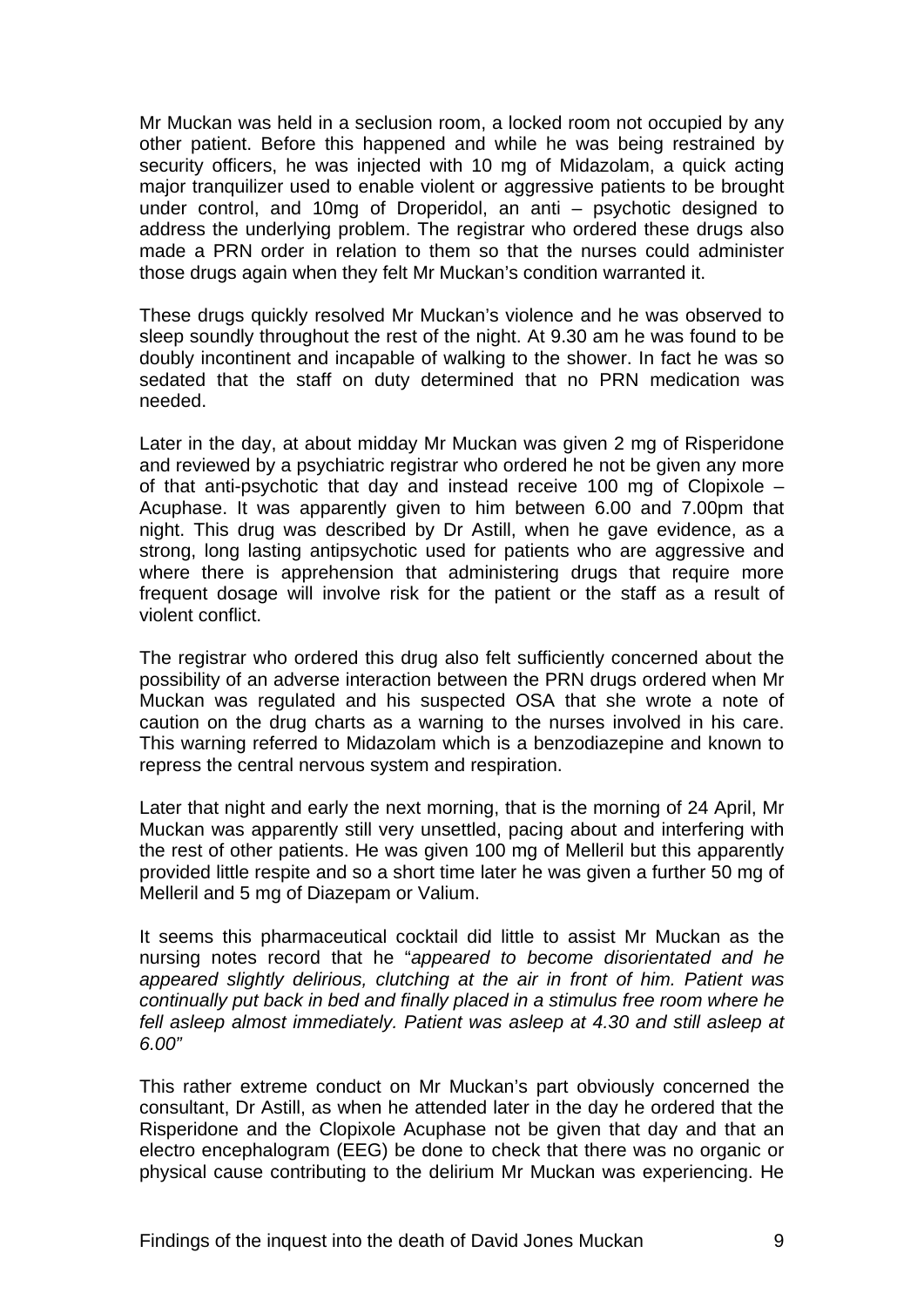<span id="page-10-0"></span>did not however cancel the other PRN medications that had been ordered when Mr Muckan was regulated on the night of the 22<sup>nd</sup>.

It seems Mr Muckan's condition improved only slightly throughout the rest of that day. The nursing notes refer to him as being "*very sedated*". He awoke in the early hours of 25 April, just after midnight, and was given 10 mg of Midazolam and 10 mg of Droperidol in response to him being "*agitated*."

The nurses who were on duty at this time say that Mr Muckan was checked half hourly from that time on throughout the night and on each occasion he was seen to be sleeping normally and usually snoring loudly. At about 4.00am Mr Muckan was found on the floor next to his bed and found to have soiled himself. He was cleaned up and returned to bed. One of the nurses who was involved in that said that Mr Muckan was very sedated and slept through it. That is, neither the fall from the bed, nor the cleaning of him and the lifting of him back into the bed apparently caused him to wake.

That same nurse says that he last checked Mr Muckan just before he went off duty at 7.00am and found him to be sleeping normally, and again to be snoring loudly.

#### **The death**

Nurse Blackwell came on duty at 7.00am on 25 April and commenced going around the ward to check on the patients at about 7.20. She says that when she walked past the room in which she expected to see Mr Muckan and looked through the observation window, the room appeared empty. Therefore when she had completed her check of the other patients in the ward she returned to Mr Muckan's room and went in.

Nurse Blackwell found Mr Muckan on the floor between the bed and the wall. She observed a brownish secretion coming from his mouth and heard him making what she called a "*throaty noise*" that she had heard him make before and which she associated with his OSA.

She went for assistance and returned with three others nurses who helped her lift Mr Muckan back onto his bed. When she could not find a pulse, Nurse Blackwell summoned an emergency resuscitation team consisting of a cardiac registrar, an intensive care senior registrar, a house doctor and a senior nurse manager, all of whom attended promptly.

Mr Muckan was given CPR, he was ventilated, he was given the usual drugs to try and stimulate cardiac activity and a defibrillator was used when some ventricular fibrillation was detected. However, none of these techniques succeeded in establishing a normal cardiac output or spontaneous respiration. At 8.07 on 25 April Mr Muckan was declared dead. I am satisfied that the clinicians involved in the attempts to resuscitate Mr Muckan did all that they could reasonably have done to try and save him.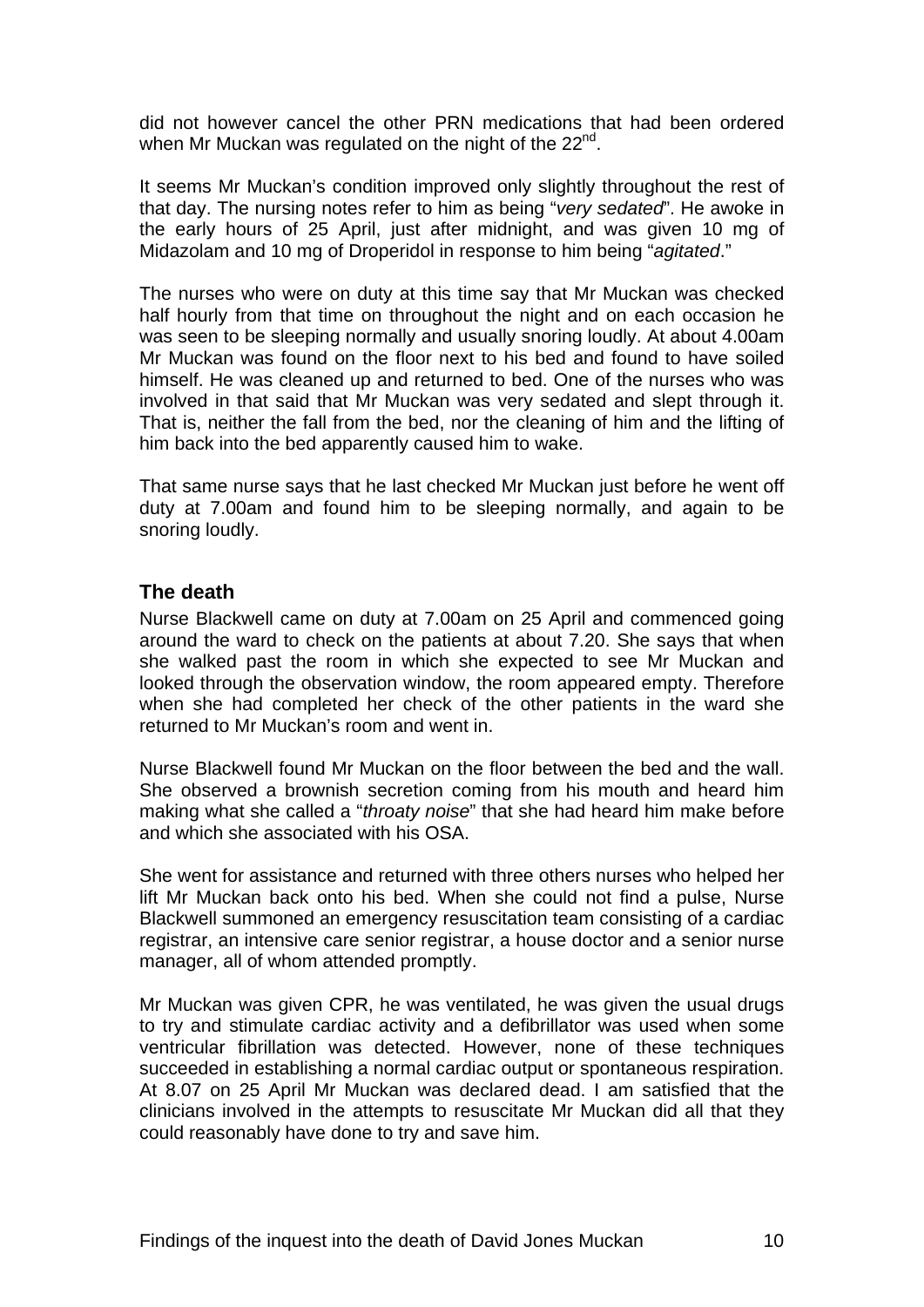#### <span id="page-11-0"></span>**The investigation commences**

Police were notified of the death and Mr Muckan's body was transported to the John Tonge Centre where, two days later, an autopsy was performed by Dr Ashby an experienced forensic pathologist.

The autopsy found some mild to medium atheroma in the coronary arteries but no evidence of an acute infarction. Indeed there was no anatomical evidence sufficient to explain the death.

#### **The expert evidence concerning cause of death**

Having considered the histology results and having regard to the history contained in Mr Muckan's medical records which were provided to her, Dr Ashby certified the cause of death to be "*1(a) Acute myocardial insufficiency*" which, at the inquest, she explained to mean a restriction in the blood supply from the coronary arteries leading to a compromise of the heart muscles. As she considers this was contributed to by the atheroma found at autopsy she listed a second cause of death as *1(b) Coronary artery atherosclerosis*. Further, Dr Ashby had also noted significant haemorrhaging in the lungs which she said were asphyxial; either brought on by the aspiration of stomach contents, presumably an agonal event, or, an episode of sleep apnoea. She did not note any aspirated stomach contents in the lungs. Accordingly she listed as a secondary underlying cause of death *2. Possible sleep apnoea.* 

Dr Ashby also made reference to the possible adverse impact of some of the drugs given to Mr Muckan. She mentioned that Haloperidol had been associated with laryngeal spasms which could also account for the haemorrhages in the lungs

At autopsy, Thioridazine – or Melleril, was found in the blood at the rate of 1.6 mg/kg

Professor Drummer, an eminent pharmacologist, advised that in these quantities, Melleril can cause depression of the central nervous system which can result in a reduced respiratory rate. The drug has also been associated with death due to cardiac arrhythmia and indeed Dr Astill advised it has since been withdrawn from the market as a result of concerns about these side effects.

Dr Drummer stressed that there was great difficulty in assessing the contribution, if any, Melleril had to the death as a result of there being a substantial overlap between the therapeutic and toxic concentrations which was compounded by the difficulty in deducing ante mortem levels from autopsy samples. It is also pertinent that the last dose of Melleril was given to Mr Muckan some 30 hours before his death, although Dr Drummer acknowledged that there would still be a residual effect of this drug when Mr Muckan was given further sedation in the form of Midazolam and Haloperidol 24 hours later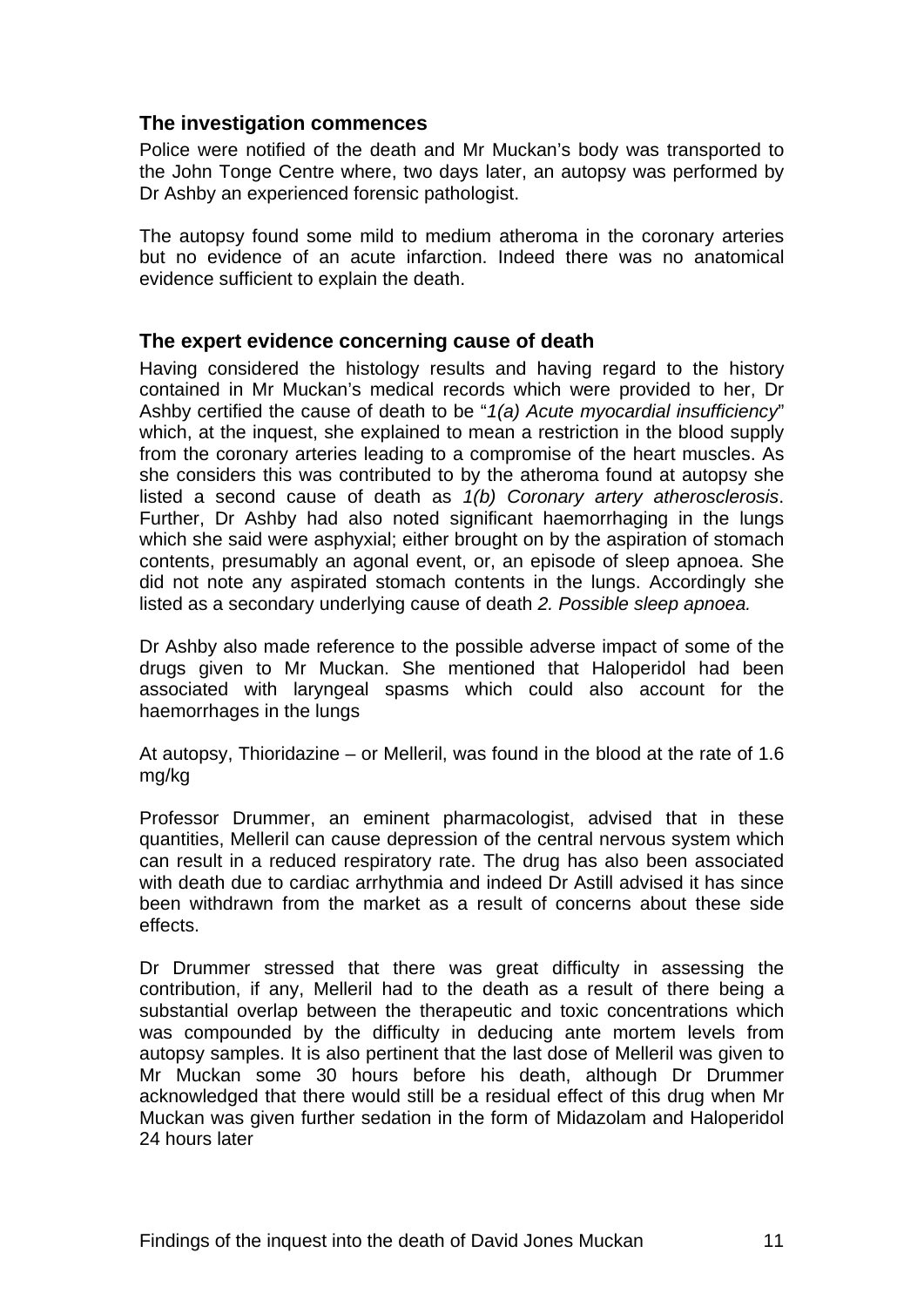<span id="page-12-0"></span>These drugs, Haloperidol and Midazolam, were also found by the toxicology screening, both at level of less than 0.1 mg/kg. Professor Drummer was confident that these reading were well within the therapeutic range but agreed that the sedative effects of these drugs could have been higher than normal on account of the residual Melleril in Mr Muckan's system and that these effects could have been made more problematic on account of Mr Muckan's OSA.

Evidence in relation to the possible adverse interaction between these drugs and OSA was provided by a specialist in respiratory and sleep medicine, Dr Douglas. He expressed the view that having regard to Mr Muckan's history and symptoms it was more likely than not that he suffered from OSA. He indicated that Midazolam and Diazepam should be avoided in patients suffering from sleep apnoea because of the widely held belief among the relevant medical specialists that these drugs can suppress respiration.

Dr Lawrence, a very experienced psychiatrist, was also consulted. She acknowledged the risk of using Midazolam in patients suffering from OSA but considers its therapeutic benefits to be so important that those risks are justified in appropriate cases. She refers to the practice of prescribing the drug in situations such as prevailed in this case as "*a necessary clinical compromise*"

### *Conclusions as to cause of death*

In this case, none of the possible causes of death can be demonstrated by anatomical or other physical evidence to have been the operative cause and this is perhaps why Dr Ashby settled on "*acute myocardial insufficiency*." However, with all due respect to her, that seems to me a symptom rather than a cause.

When, as in this case, no direct evidence is available it is obviously acceptable for a tribunal of fact to consider circumstantial evidence. When the criminal standard is applicable, the general rule is that to be sufficiently satisfied on the basis of circumstantial evidence all other reasonable hypotheses inconsistent with guilt must be able to be discounted. In civil cases however, it is only necessary that "*the circumstances raise a more probable inference in favour of what is alleged"* - *Chamberlain v R (No. 2)*. [10](#page-12-1) In Briginshaw it was put thus; "*In a civil case, fair inference may justify a finding upon the basis of a preponderance of probability*."[11](#page-12-2)

When basing a finding on circumstantial evidence it is not appropriate to look at each item of evidence in isolation but rather to look at the evidence as a whole to determine whether it enables the tribunal to conclude the issue to its reasonable satisfaction having regard to what is sought to be established.

 $\overline{a}$ 

<span id="page-12-2"></span><span id="page-12-1"></span> $10^{10}$ (1984) 153 CLR 521 at 535.<br> $11$  Briginshaw v Briginshaw (1938) 60 CLR 336 at 339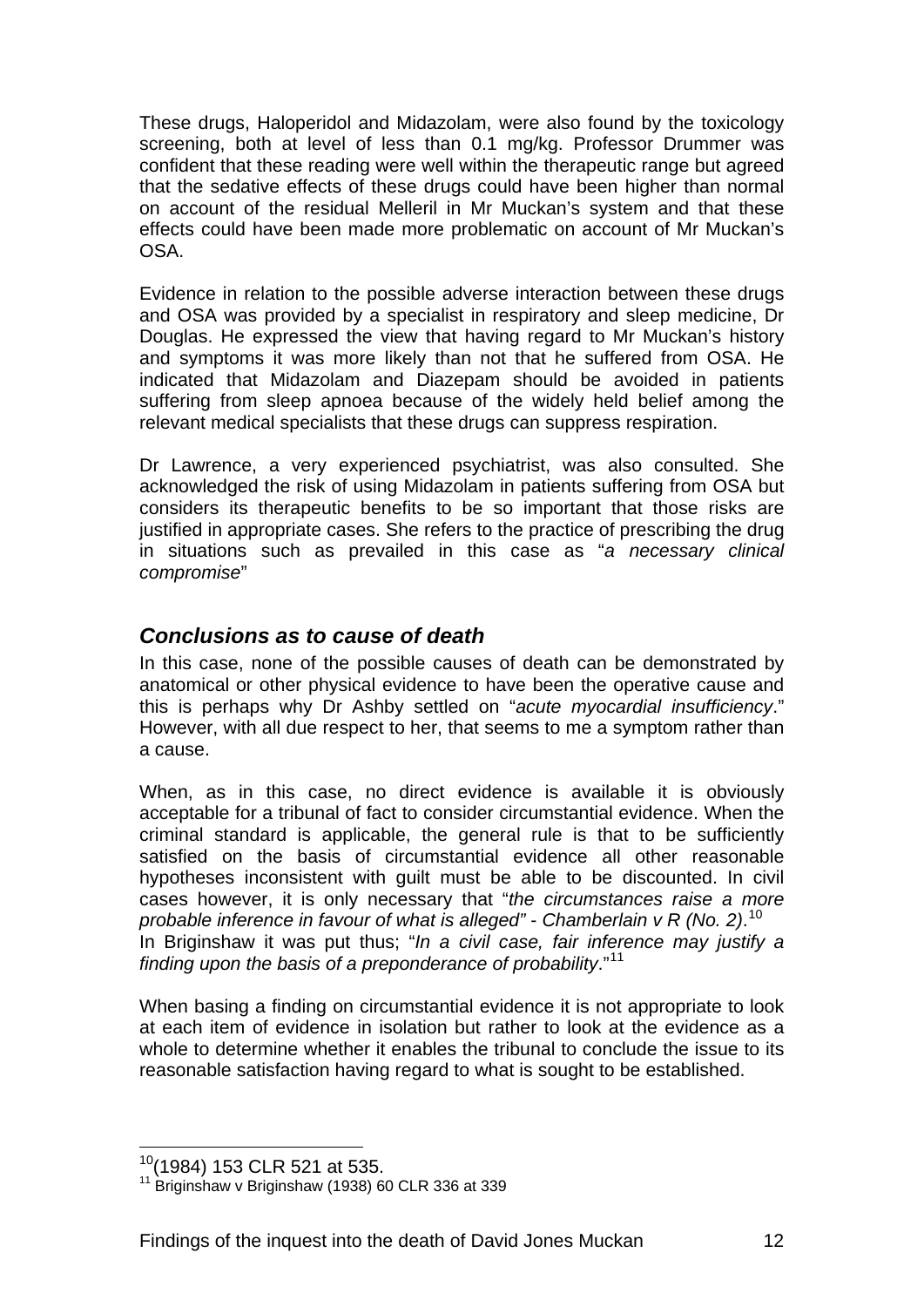<span id="page-13-0"></span>Applying that approach to this case, I consider coronary atherosclerosis can be dismissed as the dominant operative cause. Both at gross examination and after histology, the atheroma was found to be not so severe as to make death from that cause likely. Dr Walters was one of the registrars involved in the attempts to resuscitate Mr Muckan. He is now a cardiologist. He reviewed the autopsy report and considered that there "*didn't seem to be significant atheroma."* 

Arrhythmia, either spontaneously or as a side effect of the Melleril, is also a possible explanation of the death but I do not consider there is sufficient evidence for me to reach the level of satisfaction that I require to make a finding to that effect.

That leaves OSA; either spontaneously or as exacerbated by the benzodiazepines and contributed to by the coronary atheroma as the most likely cause of death. Against this conclusion are the relatively low levels of those drugs found at autopsy and the length of time that transpired between their administration and the death. Conversely, the following factors suggest these may have been the dominant causes of death:-

- Benzodiazepines suppress respiration, a tendency that would increase the chances of a fatal OSA episode. That was recognised by the registrar who was so concerned by the possibility of such an interaction that she wrote a warning on the PRN order to encourage those exercising the discretion to administer these drugs to exercise more caution than she presumably thought they would in an ordinary case.
- Despite the time since the drugs were administered, at about 4.00am Mr Muckan was not rousable.
- The effect of the benzodiazepines would be cumulative with the relatively high levels of Thioridazine found at autopsy
- Dr Ashby said of the petechial haemorrhages found in Mr Muckan's lungs at autopsy, "*they would be particularly prominent in something like sleep apnoea… and they were prominent here."*
- And finally, I can not ignore the evidence of Dr Astill who, while not specific about the fora and audience said "*most people assumed Mr Muckan had died from sleep apnoea, when one presents the case clinically to other clinicians, people practising I mean*."[12](#page-13-1)

## *Findings required by s43(2)*

I am required to find, so far as has been proved, who the deceased was and when, where and how he came by his death.

As a result of considering all of the material contained in the exhibits and the evidence given by the witness I am able to make the following findings.

<span id="page-13-1"></span>l <sup>12</sup> Transcript p 73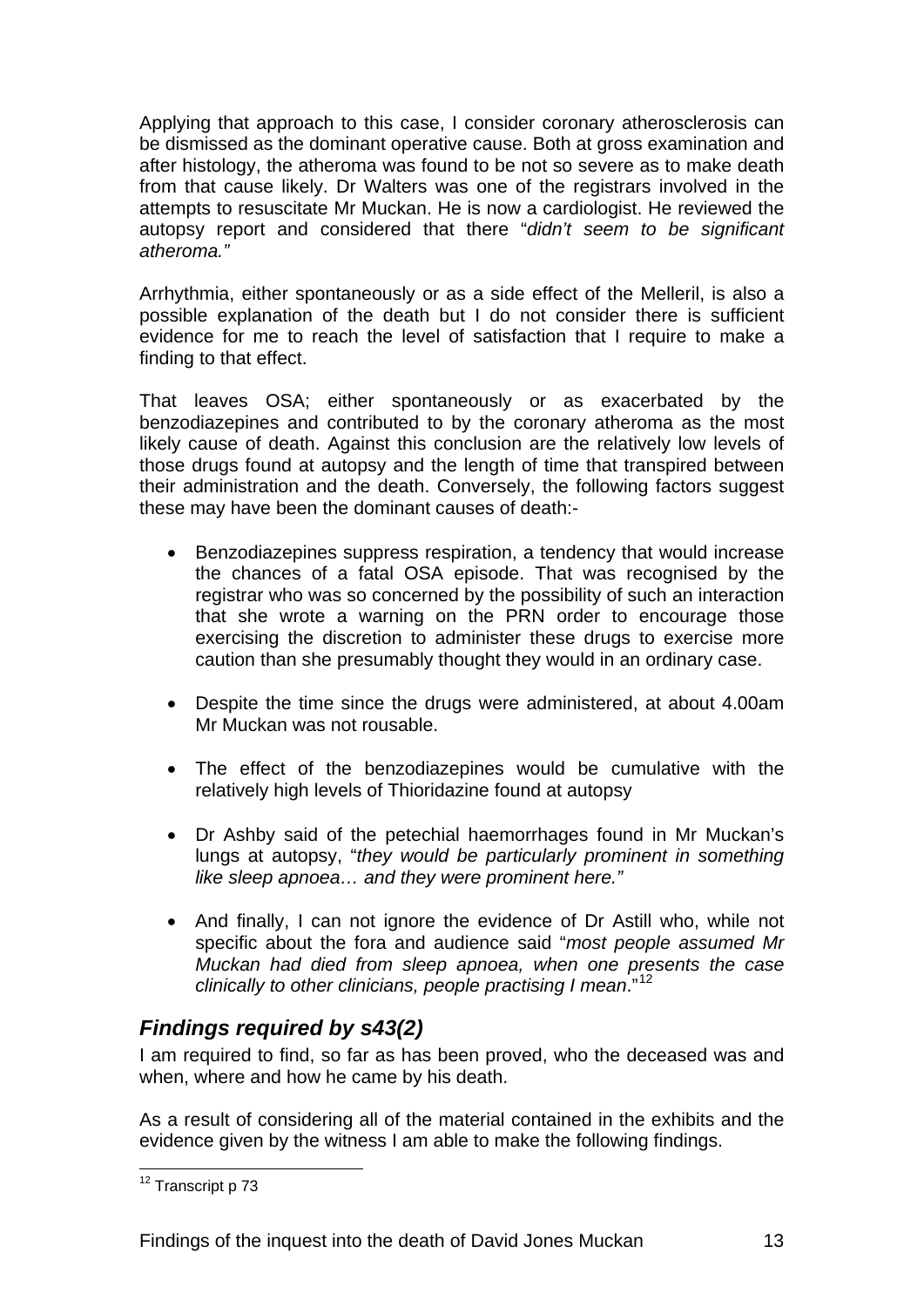<span id="page-14-0"></span>**Identity of the deceased** – The deceased was David Jones Muckan.

**Place of death** – He died in the Winston Noble Unit of the Prince Charles Hospital at Chermside in Queensland.

*Date of death* – He died on 25 April 1998

**Cause of death** – The cause of death was obstructive sleep apnoea, contributed to by the sedating effects of therapeutic drugs and made more likely to be fatal as a result of the patient having moderate coronary atheroma.

**Criminal charges** – No person should be committed to stand trial

#### *Issues of concern and recommendations*

There are a number of issues of concern raised by the circumstances of this matter that deserve comment. Pursuant to s43(5) of the Act I am authorised to make riders or recommendations designed to reduce the occurrence of similar deaths to the one investigated by this inquest. In accordance with that power I make the following observation and recommendations.

#### **Communication with the family**

Mr Muckan's family have expressed concern about the lack of communication with them concerning both the decision to admit Mr Muckan to hospital and the decision to regulate him.

I consider that in so far as the decision to hospitalise him is concerned, Dr Behan's version of events is to be preferred because it is consistent with his contemporaneous notes and his usual practice. He is adamant that the proposal to hospitalise Mr Muckan was discussed with his wife and his mother. In addition, Dr Behan was entitled to expect that when he discussed the admission with Mr Muckan at his house and Mr Muckan began making the necessary preparations, he would have discussed this development with his wife who was also present at their home.

The family is also concerned that they were refused permission to visit Mr Muckan when he was in the Winston Noble Unit. This issue was raised during conciliation undertaken by the Heath Rights Commission and I understand that the hospital explained that the nurses to whom family members spoke may have wished to protect the close relatives from Mr Muckan's anger and the hurtful comments the staff anticipated he may direct at those relatives if they visited while Mr Muckan was in a florid state. The notes certainly support the claim that Mr Muckan was making harsh allegations against his wife and mother and one can readily appreciate the motivation of hospital staff for seeking to discourage those relatives from visiting and the difficulty they would have faced in explaining their reasons.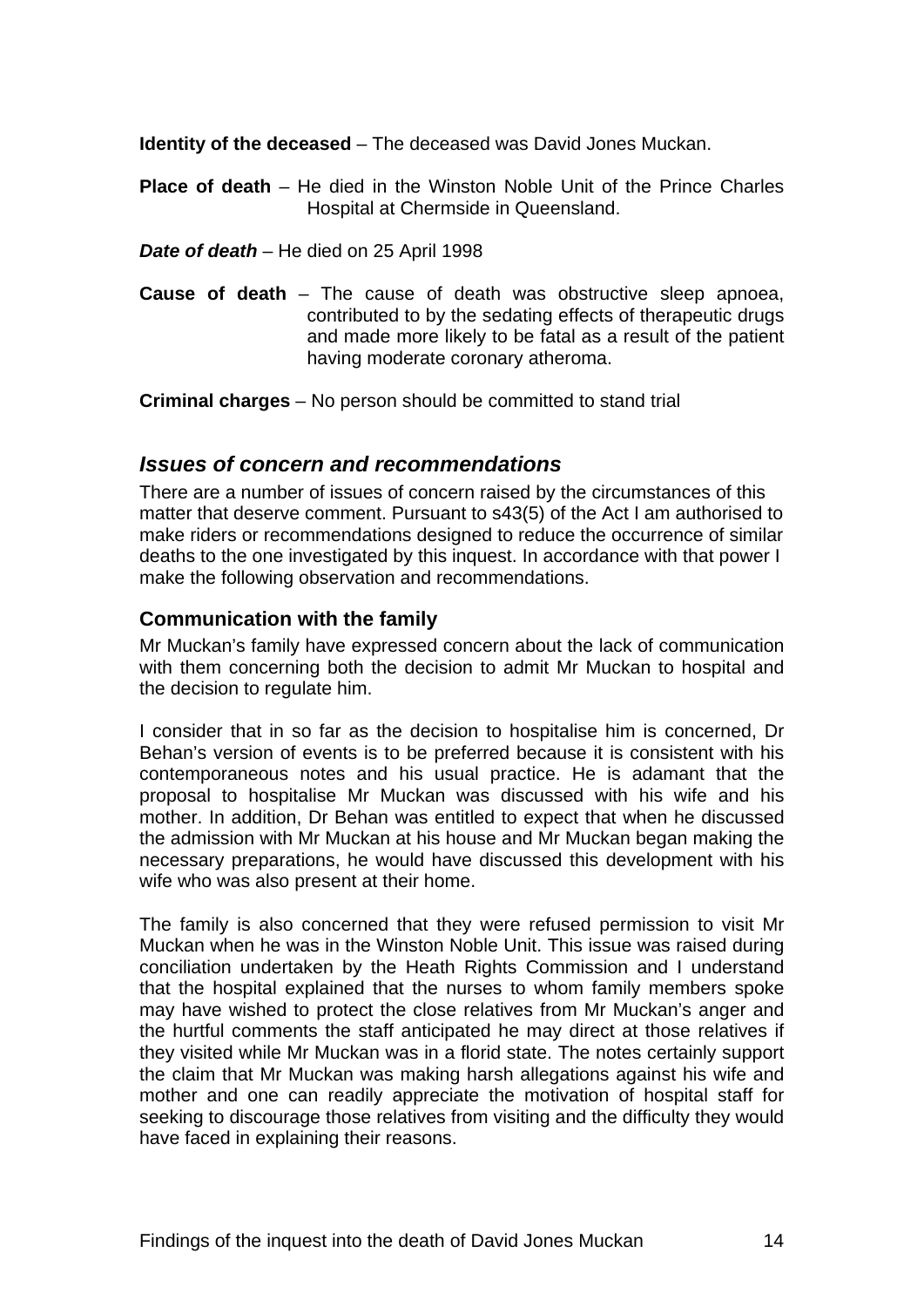<span id="page-15-0"></span>The family is also concerned that they were not advised when Mr Muckan was regulated. Dr Astill explained that there were privacy issues that had to be considered in such cases but that hospitals generally now paid greater attention to these issues than had been the case in the past. This is a vexed issue that has been the subject of litigation and legislation in other places. I do not feel that I have enough evidence from this case to make any substantive recommendation for change. I can only hope that the conciliation process referred to earlier ameliorated the family's distress to some extent.

#### **Prescribing benzodiazepines to a patient with OSA**

Dr Douglas indicated that Midazolam and Diazepam should be avoided in patients suffering from sleep apnoea because of the widely held belief among the relevant medical specialists that these drugs can suppress respiration. He said that *"(t)he studies which have been undertaken provide limited evidence to support the contention Benzodiazepines worsen OSA."* 

Dr Lawrence also acknowledged the dangers associated with it but she is adamant that in 1998 there was no alternative drug available to rapidly sedate Mr Muckan and that the decision to utilize it was an acceptable clinical compromise. She also advised that an alternative now exits.

In the circumstances, I do not think the decision to administer the drugs can reasonably be criticised.

#### **Monitoring OSA patients after the administration of benzodiazepines**

However, in view of what was known about those drugs at the time, the hospital had a duty to carefully monitor the possible adverse affects on Mr Muckan. I do not consider they adequately discharged this duty. The most obvious evidence of this is that on two occasions he was found on the floor and barely rousable. On the last occasion it is obvious that Mr Muckan was not observed between 7.00am and some time after 7.20 am when he was found in a state of arrest.

Dr Douglas suggested, that ideally, patients suspected of suffering from OSA, who are none the less given benzodiazepines, should be carefully monitored. He said monitoring should include the visual observation of the patient and the measuring of blood oxygen saturations, pulse rate, respiration rate and blood pressure. It is easy to accept Dr Lawrence's concern that some of these measures would be likely to lead to further difficulties in managing the patient. However, once it became apparent the patient was asleep, constant visual observation of the patient would at least allow his respiration rate to be monitored and facilitate speedy intervention if an OSA episode occurred that would reduce the likelihood of it being fatal.

This was not done in Mr Muckan's case because the hospital procedures were at that time in my view deficient. That has now been addressed with the